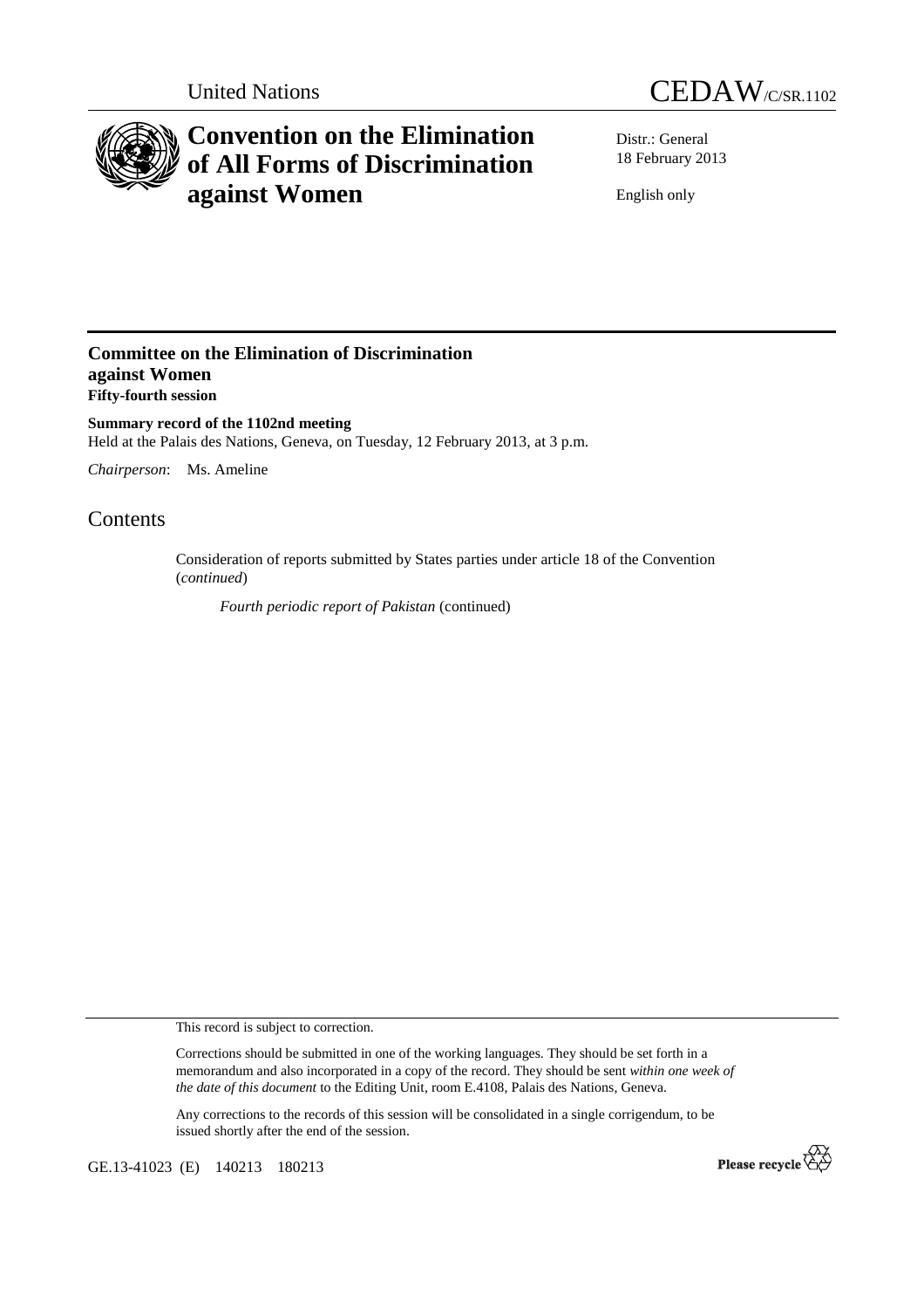*The meeting was called to order at 3 p.m.* 

 **Consideration of reports submitted by States parties under article 18 of the Convention** (*continued*)

*Fourth periodic report of Pakistan* (continued) (CEDAW/C/PAK/4 and CEDAW/C/PAK/Q/4 and Add.1)

1. *At the invitation of the Chairperson, the delegation of Pakistan took places at the Committee table.* 

#### *Article 9*

2. **Mr. Malik** (Pakistan) said that his Government had not yet taken steps to amend the Citizenship Act, as it was still awaiting a judgement of the Supreme Court as to whether a provision of the Act was discriminatory.

3. **Ms. Mumtaz** (Pakistan) said that under the Act children were entitled to the nationality of their mother.

#### *Articles 10–14*

4. **Ms. Šimonović** urged the Government to take note of the Committee statement on the protection of girls' right to education adopted at the fifty-third session, in the light of the shooting of Malala Yousufzai. While the Constitution stated that no citizen should be denied an education, it did not expressly prohibit discrimination on the grounds of sex. Were there plans to amend the relevant provision of the Constitution to include genderbased discrimination? What immediate measures did the Government plan to adopt to address the discrepancy in literacy rates between rural and urban areas? What provisions would be set out in the National Plan of Action for Women to promote the education of girls? Did the Government plan to ratify the United Nations Educational, Scientific and Cultural Organization (UNESCO) Convention against Discrimination in Education? What was the Government planning to do to enhance the security and boost the attendance rates of girls?

5. **Ms. Bailey** said that although the report referred to initiatives regarding school attendance rates, it did not specify the status of those initiatives or how they promoted girls' enrolment. She would be grateful for information on the areas of study that girls tended to pursue. How did the conflicts in the country affect education and what action had been taken to rehabilitate schools during periods of conflict? Could the delegation provide further information on teacher training?

6. **Ms. Al-Jehani** asked whether there was a plan for education in times of crisis. Were there specific education policies and alternative programmes to formal education for girls who married early? Since Islamic law guaranteed the right to education, were faith-based measures being taken to reaffirm that right? Lastly, were there differences in the educational syllabuses for girls and boys?

7. **Ms. Patten** (Country Rapporteur) asked what measures had been taken to ensure women's employment in the public sector and to enable them to move from employment in the informal economy to the formal economy. What role did the new Ministry of Human Resource Development play and what links were there between that new Ministry and the provincial labour departments? What was the mandate of that Ministry with regard to implementation of article 11 of the Convention and International Labour Organization (ILO) conventions? What was the status of the employment and service conditions bill and did it conform with the Convention and relevant ILO conventions? Did that bill address the principle of equal remuneration and, if so, did it apply to both the private and public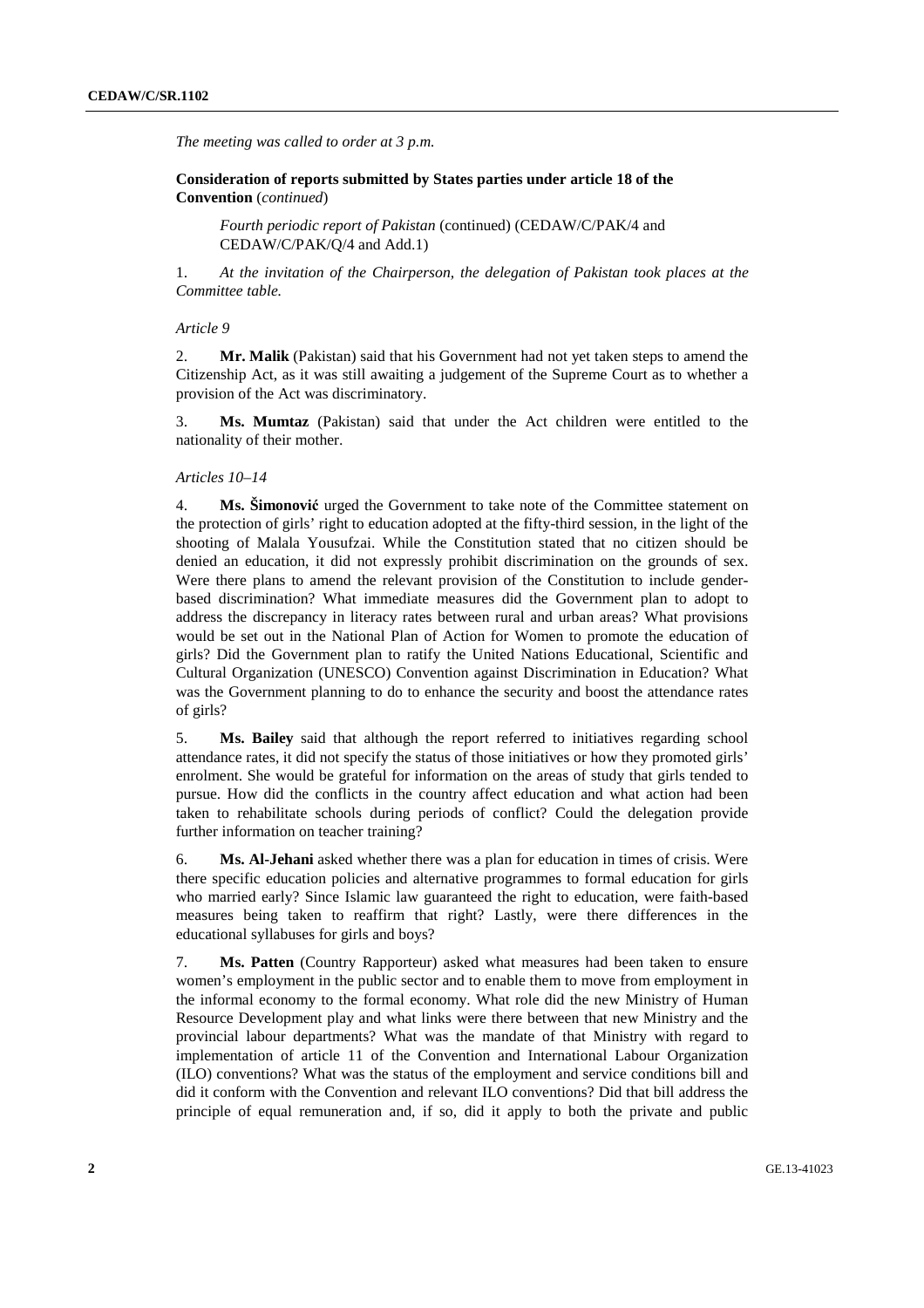sectors? What measures were in place to eliminate the strong occupational segregation in Pakistan; to ensure employment sectors were free from gender bias; and to increase the capacity of labour inspection mechanisms in order to ensure that labour standards were properly enforced?

8. **Ms. Zou** Xiaoqiao, noting that maternal death rates in Pakistan were among the highest in South-East Asia, asked whether the Government had investigated the causes in order to reach targeted solutions. Were there comprehensive national measures and plans to increase investment in and improve services and to train nurses in order to reduce maternal mortality and morbidity?

9. The report did not take up the recommendation made by the Committee in its concluding comments (CEDAW/C/PAK/CO/3, para. 41) to review laws relating to abortion with a view to removing punitive provisions against women who underwent an abortion. What measures had been taken in that regard? She welcomed the fact that a reproductive health bill was pending and asked when it might be adopted. She also requested details of its main content and whether it provided for safe abortions.

**Ms. Al-Jehani** asked whether the law in Pakistan allowed abortion for medical reasons and, if so, what specific medical grounds were covered. Was spousal consent required in such cases? She asked what measures had been taken to guarantee all children the right to a birth certificate; whether children born to refugees and non-nationals had such a right; and what costs were involved in the registration process.

11. **Ms. Schulz** asked whether there were plans and time frames to increase the budget allocation for health. What impact would such an increase have at provincial level, particularly on reproductive health? Would priority be given to reproductive and children's health? In the light of the current process of devolution taking place, would Pakistan maintain the same level of funding for the health system and for cooperation with United Nations agencies? What coordination was necessary to maintain the current level of financing?

12. **Ms. Patten** requested data segregated by sex on credit granted for entrepreneurial activities. How was the Government protecting women in the informal sector? Did the Government intend to ratify the ILO Home Work Convention, 1996 (No. 177)?

13. **Ms. Ameline**, speaking in her capacity as a Committee member, wished to know whether there were measures to increase women's access to business and employment and whether existing measures would be strengthened.

14. **Ms. Zou** Xiaoqiao asked whether statistics were available and measures in place regarding women's access to policymaking in rural areas. She welcomed recent legislation on land rights and asked what proportion of women had gained access to land and what costs were entailed. Were there concrete measures and time frames to guarantee women land rights in the future, to make women aware of their land rights and to cooperate with NGOs and civil society in that regard? Were statistics available on the poverty threshold of men and women in Pakistan? In addition to poverty reduction strategies, were other strategies in place to tackle poverty?

15. **Ms. Mumtaz** (Pakistan) said that the Constitution mandated education for all. Despite the disparity in girls' education between urban and rural areas, there was a general public will to educate girls.

16. **Mr. Akram** (Pakistan) said that there was no country-wide threat to girls' education in Pakistan. The problem was limited to certain areas associated with extremists and terrorists on the border with Afghanistan. It was vital for Pakistan to work together with North Atlantic Treaty Organization (NATO) security forces to deal with terrorism as a whole.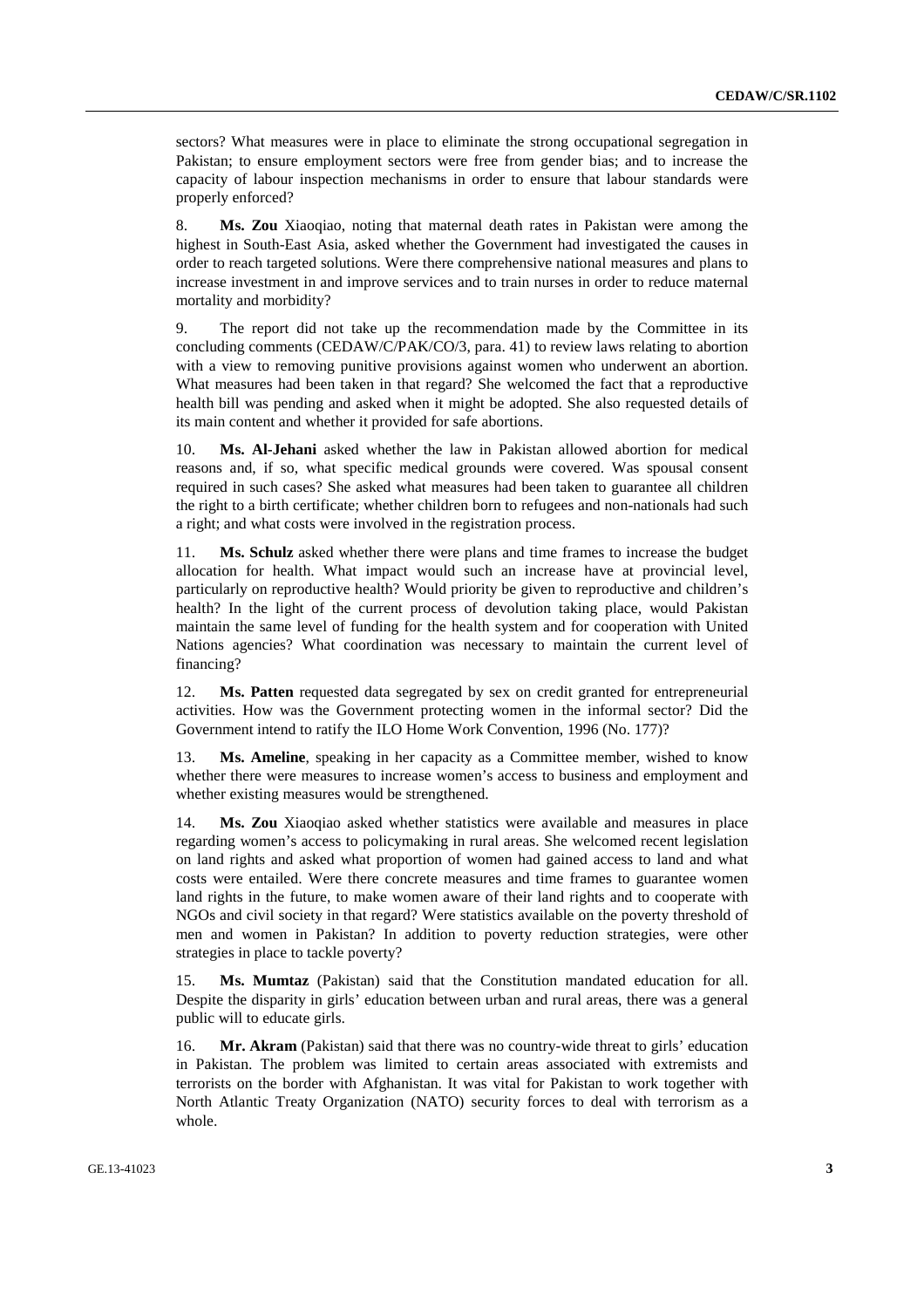17. **Ms. Mumtaz** (Pakistan) said that there was no separate curriculum for girls and boys in Pakistan. There were incentives aimed at retaining girls in schools, such as funding, food, uniforms and books, and, as the dropout rate increased after primary school, some primary schools had been expanded to include middle schools to facilitate girls' attendance. Teacher training was widespread; Government schools required certified teachers while private schools did not. With regard to education in times of crisis, temporary schools were set up in the wake of crises until new schools were built. Although married girls were entitled to education, they rarely exercised such rights. Discussions were currently under way to increase the minimum age of marriage from 16 to 18 years but no decision had been reached. Lastly, any interpretation of sharia or Islamic law to advocate education would be rejected by extremists since their objection to educating girls was absolute.

18. **Mr. Malik** (Pakistan) said that a project had been adopted to raise awareness of girls' education and to persuade girls not to enter into early marriages.

19. **Ms. Mumtaz** (Pakistan) said that abortion was prohibited unless there was a risk to the health or life of the mother or foetus and that spousal approval was necessary but exceptions were made. Birth registration with the National Database Regulatory Authority was increasing, as was the people's awareness of its importance, but more needed to be done. There was a small fee for registration and a fine for not registering but both could be waived if necessary.

20. **Mr. Akram** (Pakistan) said that no distinction was made between the educational services afforded children in refugee camps and those afforded other children in Pakistan.

21. **Ms. Mumtaz** (Pakistan) said that the maternal mortality rate remained high, and greater efforts were needed for Pakistan to achieve the Millennium Development Goals in that area. The high maternal mortality rate was caused by the lack of awareness of when a pregnant woman required skilled medical care, the inaccessibility of health-care facilities, the shortage of midwives and inadequate emergency obstetric care units. Given the high population growth rate and the large unmet need for family planning services, the Government considered it a priority to improve access to such care. Several family planning programmes were in operation; however, it would take time before they produced results.

22. Contrary to the law, abortion was used as a family planning method, mostly by women who had already had all the children they wanted. Although the Government was discussing how to prevent abortion, there were currently no plans to amend the law concerning abortion. A reproductive health bill provided for other reproductive health needs, such as antenatal care, but did not have a comprehensive segment on the prevention of unsafe abortions. It was true that the overall health budget was low and needed to be increased; however many Government-sponsored health-care programmes were not reflected in the budget, as they were funded on an extrabudgetary basis.

23. Following the devolution of powers to the provinces, each province had received an increased amount of resources to allocate according to its own needs. The budget of the Sindh province, for example, had doubled in relation to its pre-devolution amount. It was widely held that devolution would have a positive impact on health systems. It should be noted that contraceptives were still supplied from a national warehouse that was under the control of the federal Government.

24. The draft national policy for home-based women workers was expected to be implemented soon, after which, Pakistan would be in a position to sign the ILO Home Work Convention, 1966 (No. 177).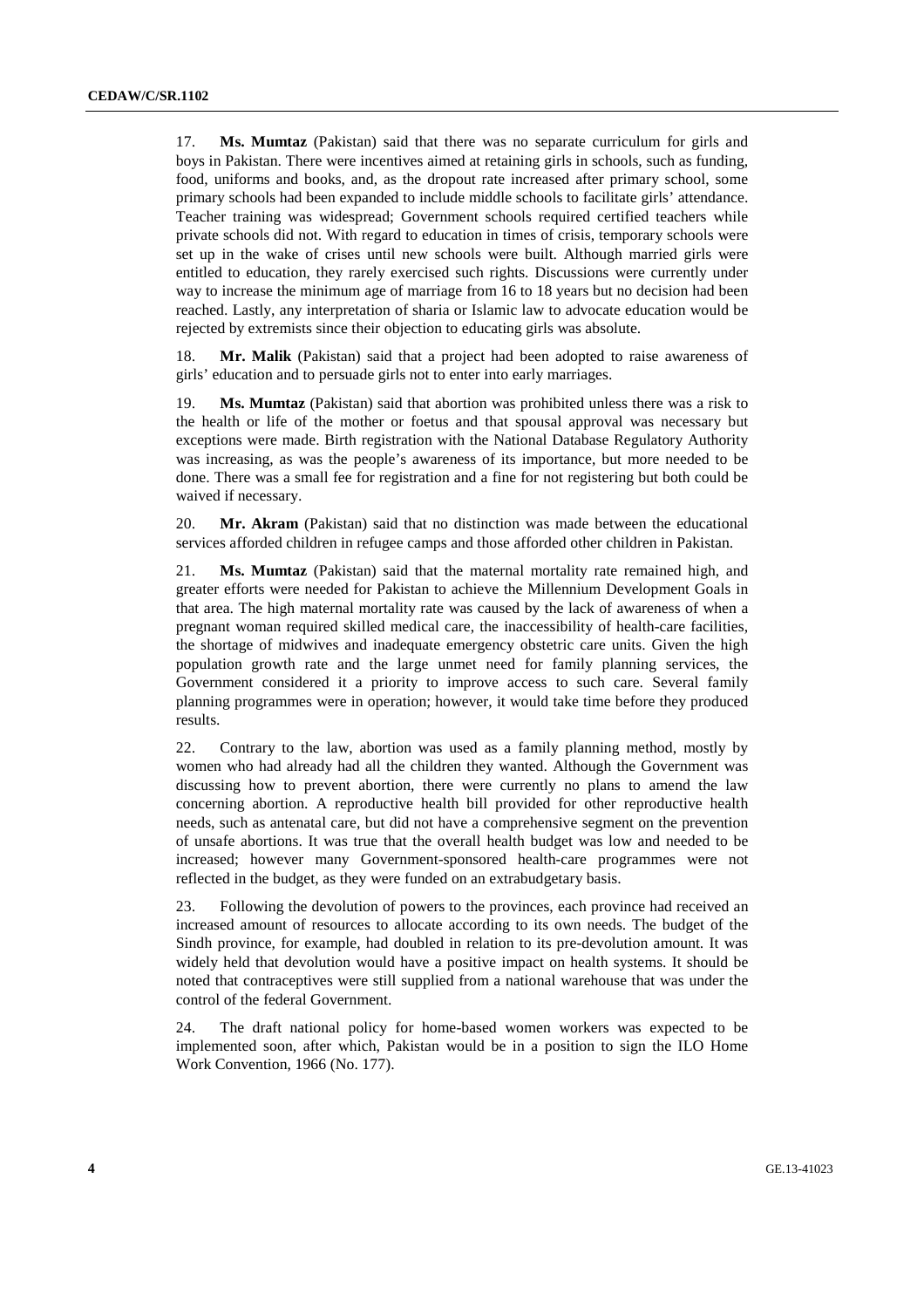25. A number of recent training programmes offered women various types of vocational training but further efforts were needed to ensure that such programmes matched job market demand. Women still accounted for a small proportion of the working population.

26. There were increasing opportunities for women, including rural women, to participate in decision-making in local government, provincial assemblies and the parliament, where women parliamentarians were making significant contributions.

27. Under the law, women in Pakistan were entitled to inherit land and property. However, they were often denied or forfeited that right. Consequently, legislation designed to protect that right had recently been enacted. Women accounted for only a tiny percentage of the country's landowners.

28. Through the programme for the Grant of State Land to Poor Landless Hareess (tenant labourers), women were distributed Government-owned land at no charge and given support in managing their crops. It was a model that could be replicated in other provinces. One of the roles of civil society organizations in Pakistan was to raise awareness about opportunities available under Government-sponsored schemes and programmes. Pakistan was a very poor country, as evidenced by the fact that more than a third of the population lived below the poverty line. As the unit of measure used to determine poverty figures was the household, not the individual, the level of female poverty was not measured.

29. **Mr. Akram** (Pakistan) said that the number of women in non-traditional professions, such as airline pilots and military or police officers, was growing. Employment statistics in Pakistan tended to be based on formal employment; it was therefore easier to measure women's participation in the industrial labour sector than in the agrarian sector. Women worked alongside men in growing crops, especially during sowing and harvesting, and in tending livestock. The notion that women were prevented from entering the workforce in Pakistan was erroneous.

30. **Mr. Malik** (Pakistan) said that the Ministry of Human Resource Development was responsible for ensuring the implementation of ILO conventions through a periodic review mechanism and coordination with provincial labour departments.

31. **Ms. Mumtaz** (Pakistan) explained that the data provided to the Committee concerning microcredit was in relation to special schemes for women and did not concern men.

32. **Ms. Schulz** asked whether women who had undergone an illegal abortion could obtain post-abortion medical care and whether those women, and the doctors or other attendants who performed such abortions, could be punished for doing so. She asked whether the devolution process risked hindering efforts to privatize health care.

33. **Ms. Zou** Xiaoqiao recalled that, in its previous concluding observations, the Committee had noted its concern at the link between the rate of abortion and low contraception use, and had consequently recommended that the State party should review its laws relating to abortion.

34. **Ms. Bailey** said that, the fact that more than half of girls between 13 and 14 years of age did not attend school suggested strong cultural factors that militated against girls' school attendance in general. She wished to know what choices girls and boys made when presented with the same academic or vocational curriculum, given that such choices were often driven by traditional stereotypes and expectations.

35. **Ms. Patten** asked what measures the Government took to protect women in refugee camps from sexual and other forms of violence and address their lack of access to health care, education and economic opportunities. In the wake of the numerous disasters that had occurred in Pakistan between 2005 and 2011, she asked what types of protection and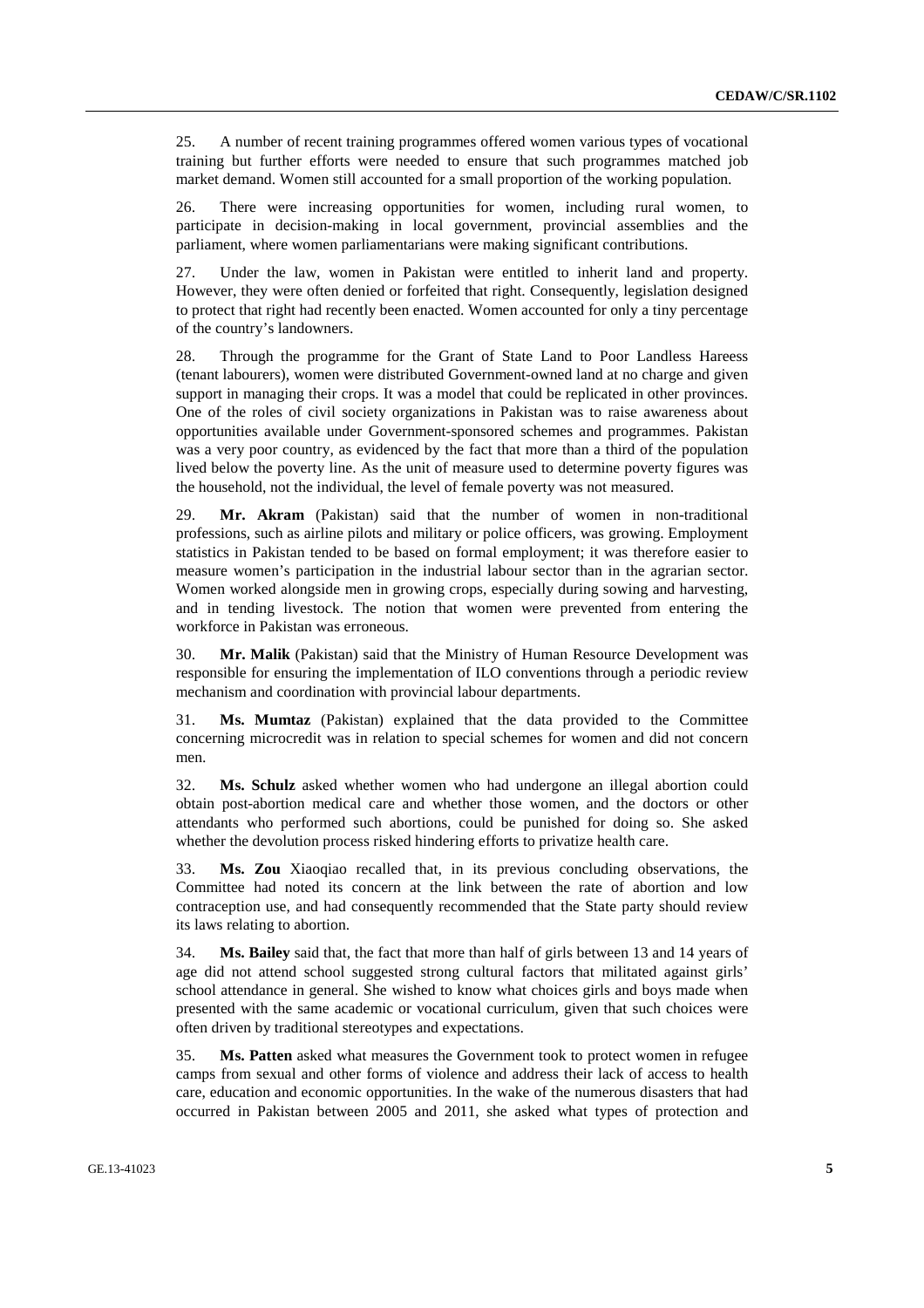assistance had been provided to internally displaced women and girls; how the Government ensured their equal access to services and assistance programmes that addressed their particular needs; how it was dealing with the conflict in Swat and its impact on women; and how it was ensuring the enjoyment of women's rights under United Nations Security Council resolution 1325 (2000) and other related Security Council resolutions.

36. **Ms. Šimonović** reminded the delegation that her questions relating to the declaration and reservation made by Pakistan at the time of its accession to the Convention had not yet been answered.

37. **Ms. Belmihoub-Zerdani** asked whether sexual and reproductive health-care services were provided to women in public health facilities; whether women had access to such care free of charge; and what became of women who could not afford to pay for such services.

38. **Ms. Jahan** asked whether Pakistan was considering acceding to the 1951 Convention relating to the Status of Refugees and the Convention relating to the Status of Stateless Persons. She enquired to what extent it envisaged empowering the women concerned to participate in conflict resolution negotiations, such as for the return of refugees to Afghanistan; and whether, as part of the country's participation in United Nations-led peacekeeping operations, Pakistan recruited women peacekeepers. What was the Government doing to protect the rights of stateless women, who suffered multiple discrimination and were particularly vulnerable?

39. **Ms. Haidar** said that the accession of Pakistan to the Convention relating to the Status of Refugees would enable the Office of the United Nations High Commissioner for Refugees to implement its mandate in Pakistan more effectively, including its mandate to protect displaced persons.

40. **Ms. Mumtaz** (Pakistan) said that a woman who had had an illegal abortion could receive free post-abortion care without being subjected to questioning. It was difficult to identify persons who performed illegal abortions, as they could be any one of a variety of skilled or unskilled attendants. Although many were of the view that primary health should remain in the hands of the Government, practitioners in the private sector provided the majority of health-care services and the most modern hospitals were private. Thus, there did not seem to be any chance that the devolution process would have a negative impact on privatization. In order to prevent unsafe abortions, the Government was attempting to improve access to family planning services. However those efforts had to be accompanied by widespread public information and awareness campaigns. For example, emergency contraception was easily available, but people had to be educated about how to use it. Services relating to sexual and reproductive health in the public sector were provided either for free or for a small fee but those in the private sector were fee-based.

41. **Mr. Akram** (Pakistan) said it was true that cultural factors affected the willingness of parents to send their daughters to school, particularly in rural areas with populations considered to be dominated by traditional or culturally conservative mindsets. Beyond the primary level, especially where greater costs were incurred for education, poor families preferred to spend their limited income on educating boys rather than girls on the grounds that boys would grow up to become breadwinners for their family. That said, attitudes were changing even in rural areas.

42. The refugee camps close to the Afghan border were not typical refugee camps as such, as there were no barbed-wire fences, searchlights or guard dogs to keep people incarcerated. Rather, they were settlements where people who had sought refuge from the conflict in Afghanistan had come together, many from the same town or village in their country of origin. The Pakistani authorities worked in close coordination with international and bilateral donor agencies and with a large number of national and international non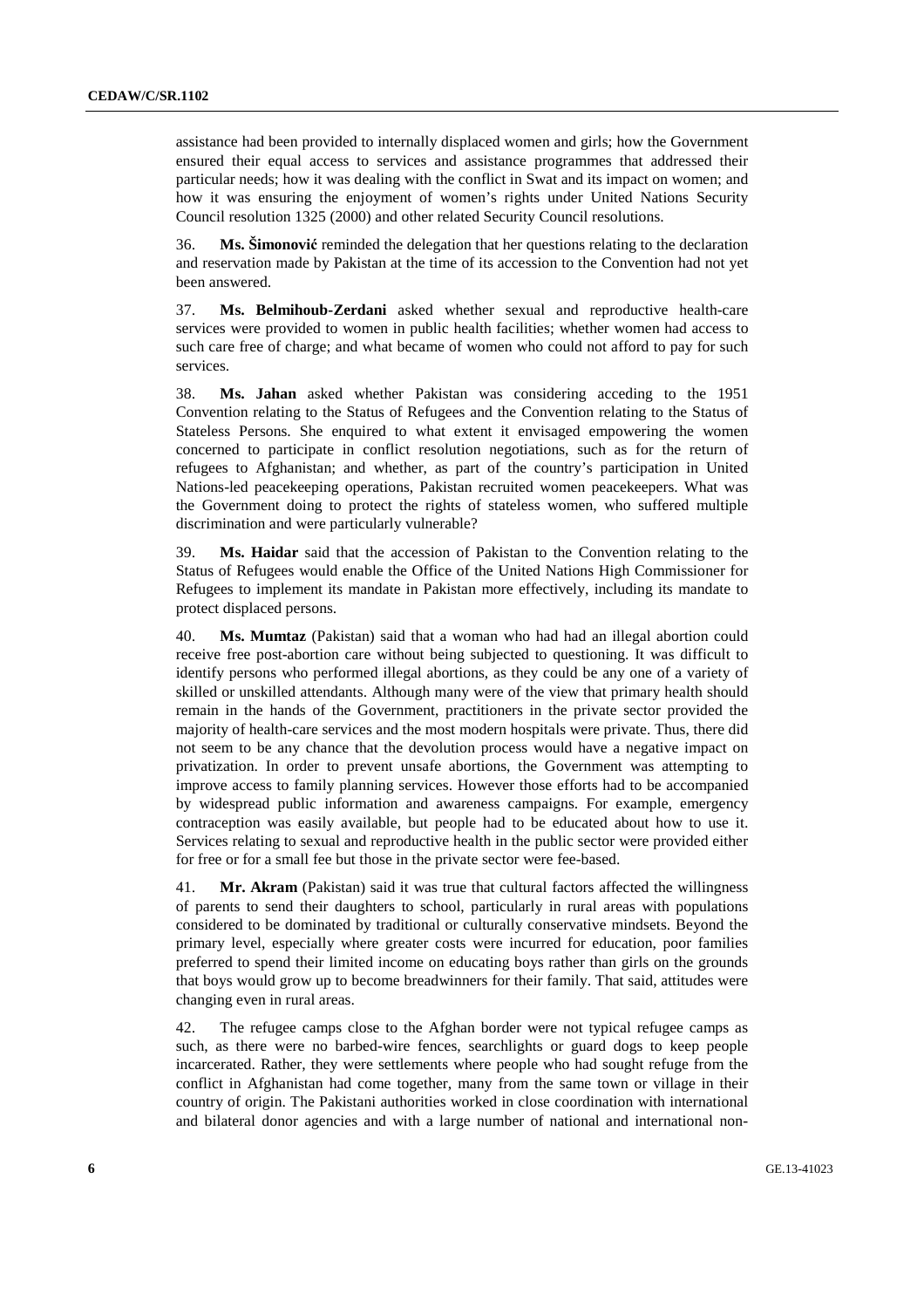governmental organizations in various areas relating to the maintenance of refugees and internally displaced persons. While it was impossible to say with certainty that there were no incidents of women being trafficked from the refugee camps, it should be recognized that no Government agency was mandated to control the movement of the refugees, who were free to come and go as they pleased.

43. **Mr. Malik** (Pakistan) said that it was important to specify who was being referred to as internally displaced persons. As the events in Swat were a matter of law enforcement rather than armed conflict, Security Council resolution 1325 (2000) on women, peace and security could not be applied to the women affected by the situation.

44. The State party's response to the large number of internally displaced persons during the floods in 2010 had focused on families as a whole rather than certain sections of the population. During the crisis the relief effort had primarily been aimed at persons who were the most vulnerable, including women and children. The Government was still considering whether to adopt the Convention relating to the Status of Refugees.

#### *Articles 15 and 16*

45. **Ms. Patten**, noting the negative impact of parallel legal systems and alternative dispute resolution forums such as *jirgas*, asked what measures were being taken to eliminate such informal dispute resolution mechanisms. Also noting the lack of success of the Gender Justice through Musalihat Anjuman project, which had sought to address the lack of access to the formal justice system, she asked whether there were plans to revive such mediation forums or take other, similar initiatives.

46. **Ms. Halperin-Kaddari** said that the multiple legal systems in Pakistan and absence of a single, codified family law, with each person being governed by his or her own religious law, were greatly discriminatory to women. Legislation on Hindu marriages and divorce had yet to be enacted and Hindu marriages were not registered. As a result, Hindu women suffered greatly and were one of the least protected and vulnerable groups in Pakistani society. The delegation was therefore asked to provide specific information on the status of the Hindu marriage bill and any obstacles to passing it through the National Assembly.

47. She asked what was being done to address the growing number of abductions of young girls from religious minority groups for forced conversion and forced marriage. She would appreciate further details of the divorce procedures for women in Pakistan. The very low rate given in the report for the number of divorced or separated women indicated how difficult it was for a woman to leave her spouse in Pakistan, contravening the principle of equality between men and women in matters of divorce.

48. It was not clear whether polygamy was permitted under the various Muslim personal laws. Even if such a practice was restricted to cases in which the first wife approved any subsequent marriages, the issue was still in contravention of general recommendation 21 on equality in marriage and family relations. Were there any plans to change such practices? Turning to the marital property regime, she would like clarification as to whether a woman was entitled to benefit from assets accumulated during marriage. If so, she asked what was considered a marital asset; whether alimony was paid to women; and whether child maintenance was extended after the dissolution of the marriage.

49. She asked whether there was a timeline for raising the age of marriage or plans to amend the Child Marriage Restraint Act.

50. The issue of violence against women in Pakistan was a matter of concern to the Committee. She would like clarification of the State party's position on marital rape, which was not recognized as a crime under the Penal Code. Further explanation was needed of the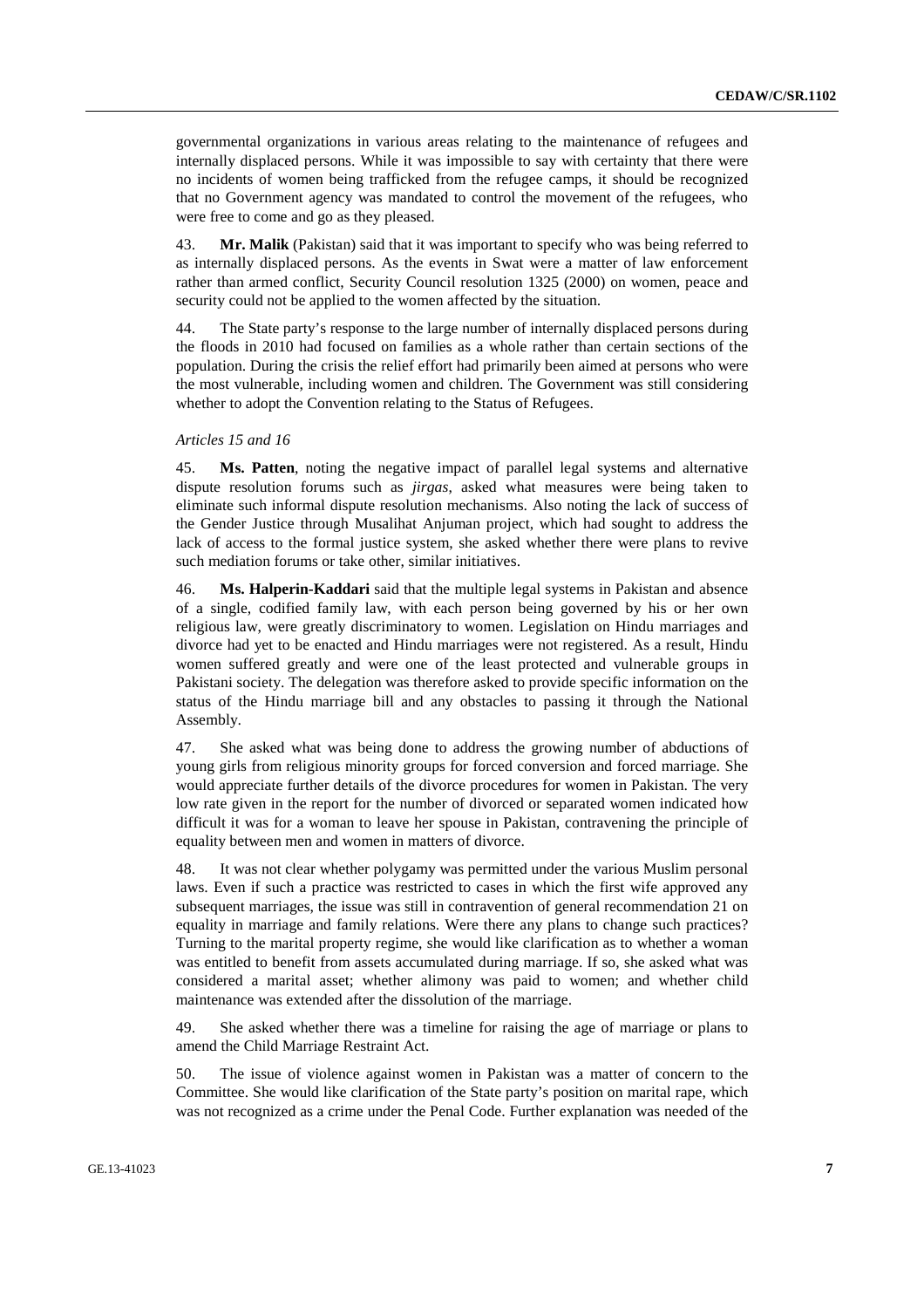statement in the report that mothers were considered "natural custodians" and fathers "natural guardians".

51. **Ms. Acar** said that she was concerned about women's equality in marriage and family relations under the law in Pakistan. She requested further information on the laws passed to prevent violence against women and the steps taken to collect disaggregated data. It appeared that the gender crime cells only collected data concerning extreme cases of violence against women, including kidnapping, gang rape and honour killing (*karo-kari*), and neglected domestic or conjugal violence. The delegation was therefore requested to provide details of the data collected for such types of violence against women, which appeared to be routine in Pakistani society. It was also important to identify the steps taken to collect household data. She asked whether the new population census would include data on violence against women, particularly domestic violence.

52. It was unclear whether honour killings were considered by the State party to be crimes against the social order or the individual. The delegation was requested to provide further information on the prosecution of cases of domestic violence and honour killings and the percentage of cases brought to court that had resulted in conviction under section 311 of the Penal Code.

53. **Ms. Mumtaz** (Pakistan) said that despite a current bill to amend the marriage law and raise the age of marriage to 18, little progress had been made. However, setting the age at 18 had been debated and was widely advocated. The multiple legal systems in the country were a product of the separation of personal status laws by religion and, as a consequence, there could be no unified code of law.

54. The Government was aware of young girls being abducted for forced conversions and forced marriages and was still struggling to address the problem under the pending legislation on Hindu marriages. Under the Islamic marriage certificate (*Nikah Nama*), women could divorce without losing their dower. However, if the grounds for the dissolution of the marriage under the certificate were not met, the dower must be foregone. Nevertheless, the official divorce rate of 1 per cent seemed artificially low, as in reality many more women were divorced or separated. Polygamy was restricted and marital rape was not currently recognized.

55. Once divorced, a woman would receive her dower and child maintenance would continue to be paid until her children reached the age of 18. In legal terms, a distinction was made between the parental authority of a mother and a father. However, the courts tended to award custody to the mother and request the father to pay maintenance in custody cases.

56. **Mr. Malik** (Pakistan) said that the State party did not support parallel legal systems and followed the common law system. The courts might be applying different laws but they fell under a single legal system. Parallel legal systems such as *jirgas* were illegal and had long since disappeared, with some exceptions in remote places. The Musalihat Anjuman project continued to act as a mediation forum and had helped in settling many minor disputes.

57. The State party had been unable to achieve consensus on legislation concerning Hindu marriages because of opposing views on the Hindu caste system. The efforts to tackle forced marriages and raise the legal age of marriage had also met with some resistance in the country, as some members of the Muslim community believed that girls should be married at the age of puberty. In order to address such issues, the Government had introduced national identity cards as a prerequisite for marriage, which were only issued to persons aged 18 and over. As Hindu marriages were not registered no exact data existed on cases of forced conversion and forced marriage. The superior judiciary had dealt with cases that had been reported.